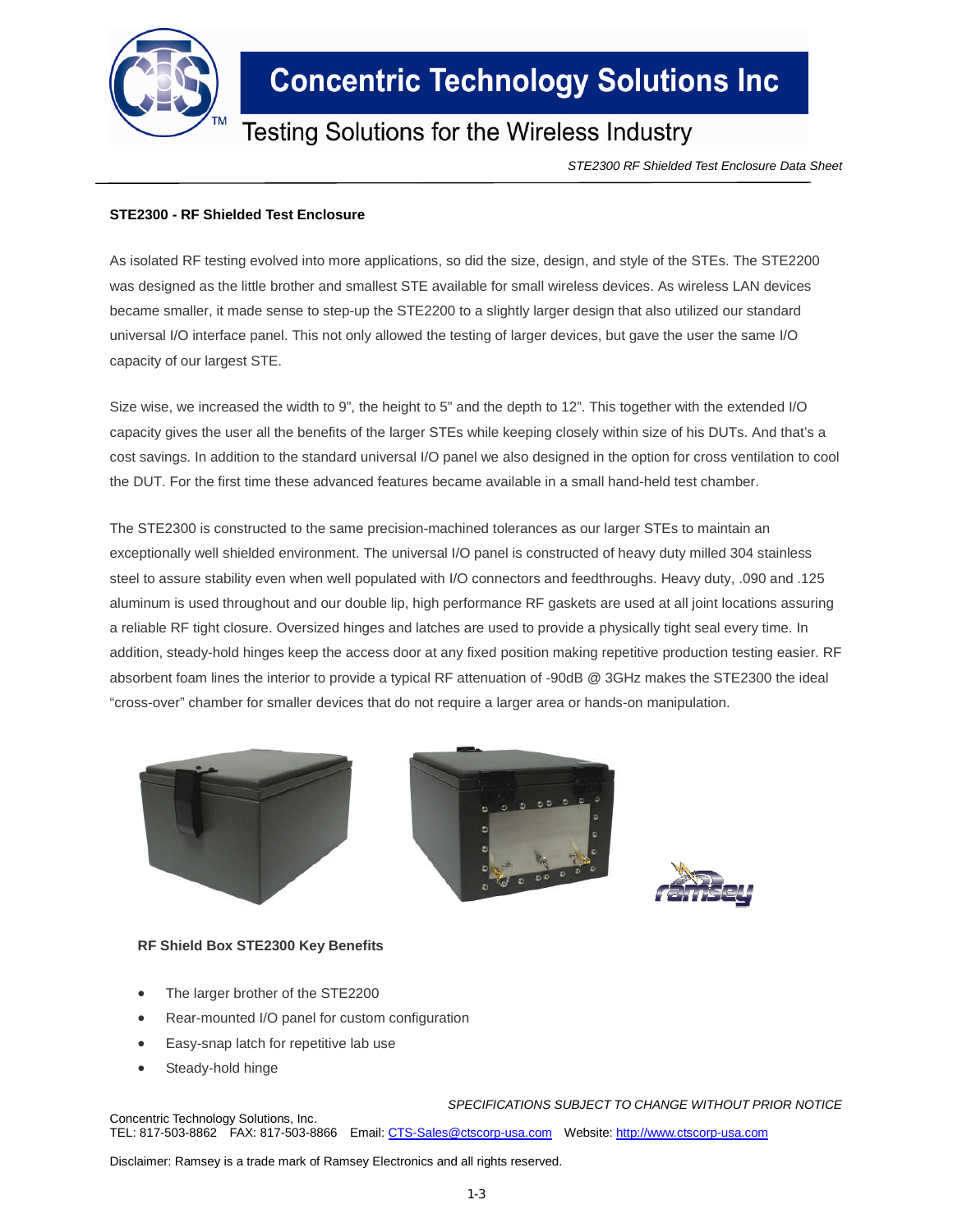

## **Concentric Technology Solutions Inc**

### Testing Solutions for the Wireless Industry

*STE2300 RF Shielded Test Enclosure Data Sheet*

Designed to larger wireless devices requiring additional realtime RF and power connections

#### **RF Shield Box STE2300 Specifications**

- **RF absorbent foam liner**
- Exclusive double lip RF tight gasket
- Heavy duty .090" and .125" aluminum
- Single easy-snap latch (Lockable version available)
- Steady hold hinge
- 300 series stainless steel (Tamper-proof security heads available)
- Isolation:
	- o -100dB @ 1GHz
	- o -90dB @ 3GHz
	- o -80dB @ 6GHz
- Dimension:
	- o Outside: 6.25"H x 9 "W x 12 "D
	- o Inside: 5.25"H x 8 "W x 11 "

*SPECIFICATIONS SUBJECT TO CHANGE WITHOUT PRIOR NOTICE*

Concentric Technology Solutions, Inc. TEL: 817-503-8862 FAX: 817-503-8866 Email: CTS-Sales@ctscorp-usa.com Website: http://www.ctscorp-usa.com

Disclaimer: Ramsey is a trade mark of Ramsey Electronics and all rights reserved.